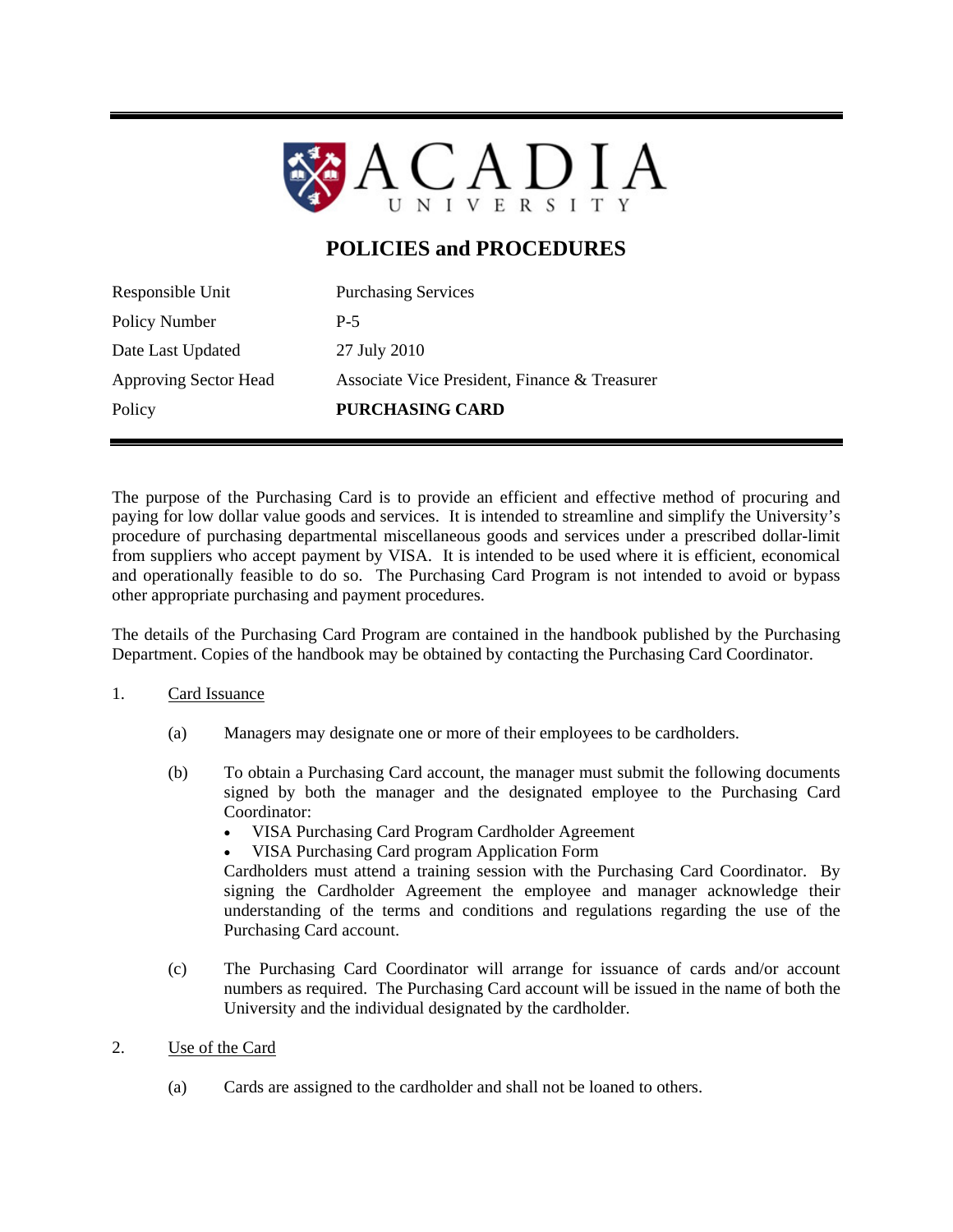- (b) All charges shall be paid by the University and shall be charged to an account under the control of the cardholder or the unit budget officer who assigned the Purchasing Card to the cardholder. Each cardholder's purchasing card has a unique VISA number that is linked to the cardholder's General Ledger account number.
- (c) Cardholders shall return their Purchasing Card to the purchasing Department if requested by the Purchasing Card Program Coordinator.
- (d) Personal or willful misuse of the Purchasing Card whether for prohibited, personal or unauthorized purchases, is considered misappropriation of University funds. This will result in loss of card privileges and disciplinary action. Complete listings of valid and prohibited purchase categories are included in the Purchasing Card Handbook.

## 3. Guidelines

- (a) The Purchasing Card may only be used for transactions that are equal to or less than the prescribed dollar limit in Canadian dollars. Transactions may not be split in order to circumvent this policy. The Purchasing Policy shall be followed for orders that exceed the dollar limit.
- (b) Only the person whose name appears on the purchasing Card shall use it.
- (c) Cardholders shall instruct the supplier to provide an original detailed receipt in addition to a packing slip and other documentation required by the requisitioner.
- (d) Generally, the Purchasing Card shall be used for purchasing low value supplies and services, but shall not be used for among others:
	- purchases greater than the prescribed transaction limit or multiple transactions to avoid the limit
	- cash advances
	- personal use
	- alcohol, narcotics, explosives, radioactive materials and other materials requiring special permits or licenses
	- leasing or rental of equipment in excess of 60 days
	- capital equipment
	- office furniture
	- salaries, wages or consulting and contract fees
	- travel expenses for the cardholder including airline tickets, hotels, meals, vehicle rentals, taxis, etc. (In these situations use the Diner Club International Card.)
	- donations
	- internal purchases (Campus Store, Printing Services, Accommodations, Sodexo)
	- items under ISI Contract contact the Purchasing Department for contract information and/or refer to Purchasing Card Handbook

Some suppliers and some categories of suppliers are excluded from the VISA Purchasing Card Program. VISA transactions at excluded suppliers will be automatically declined by VISA at the time the card or card number is presented. If there is any question as to why the transaction was declined, the cardholder should contact the US Bank Canada at 1-800-588-8065.

(e) Items to be returned are the responsibility of the cardholder. Credit for return of merchandise shall be credited to the Purchasing Card account.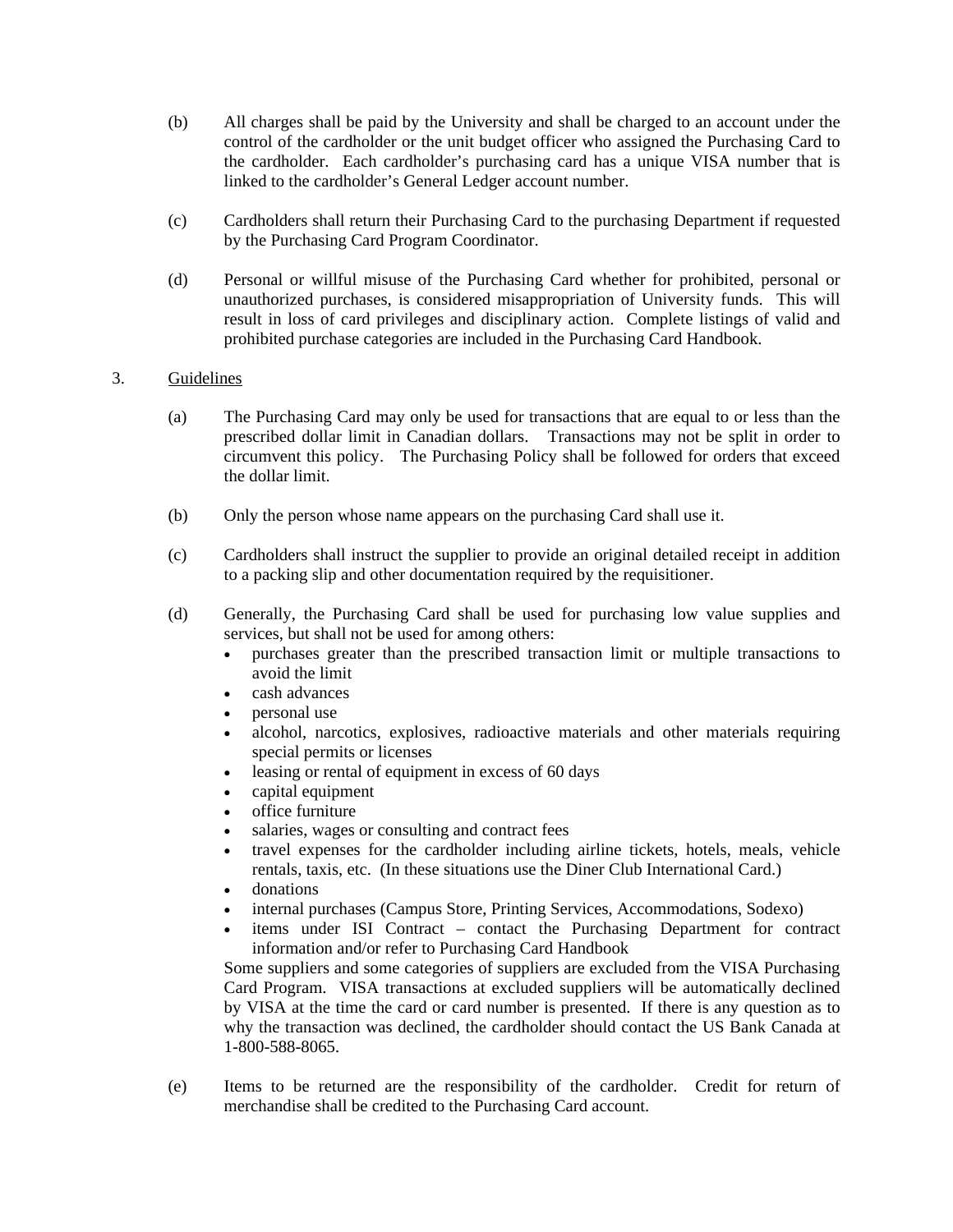- (f) Proof of purchase (i.e., supplier invoice, itemized sales slip, etc.) shall be obtained for each purchase. Cardholders should advise suppliers that full billing cannot occur until full shipment is made. If partial shipment is made, billing for that portion of the order may be processed.
- (g) Duty and taxes are applicable on all foreign shipments.
- (h) The cardholder shall obtain all copies of suppliers invoices, packing slips, etc., and forward with the properly approved billing statement to the Purchasing Department.
- (i) Cardholders must obtain a receipt or invoice that itemizes purchase cost and applicable taxes.

## 4. Cardholder Status Change

The cardholder shall return the Purchasing Card to the Purchasing Department when his/her status changes, i.e., transfer to a new department, expiry of term, resignation, retirement, termination, etc. The Purchasing Card must not be transferred by the cardholder to any other staff member. When a cardholder no longer requires use of a card, or terminates employment with the University, the cardholder's manager will immediately notify the Purchasing Card Coordinator. The Purchasing Card Coordinator will immediately notify the U.S. Bank Canada.

5. Liability

Liability for payment of charges on the Purchasing Card rests with the University. The cardholder is not personally liable for any charges providing the card has been used in accordance with the conditions set out in the Car Holders Acknowledgement and Agreement and this Policy and Procedure. Personal or willful misuse of the card shall subject the cardholder to disciplinary action including personal liability for all such charges.

#### 6. Lost or Stolen Cards

Lost or stolen Purchasing Cards are to be reported by the cardholder immediately to the U.S. Bank Canada at 1-800-588-8067. This number may be reached 24 hours a day, 7 days a week. After reporting to the U.S. Bank Canada, the cardholder shall also report the lost or stolen Purchasing Card as soon as possible to the Purchasing Card Coordinator at (902) 585-1247.

### 7. Dispute Resolution

- (a) In the event that an item on the activity statement does not correlate with the monthly record of purchases, the cardholder must immediately contact the supplier and try to resolve the difference. If a credit is required, and the supplier agrees to credit the cardholder account, the cardholder should record the credit in the current month record of activity.
- (b) If a supplier declines to issue a credit to the account, the cardholder should immediately notify the U.S. Bank Canada of any unauthorized charges at 1-800-588-8065 and confirm the notification by facsimile using the Cardholder Dispute Form.